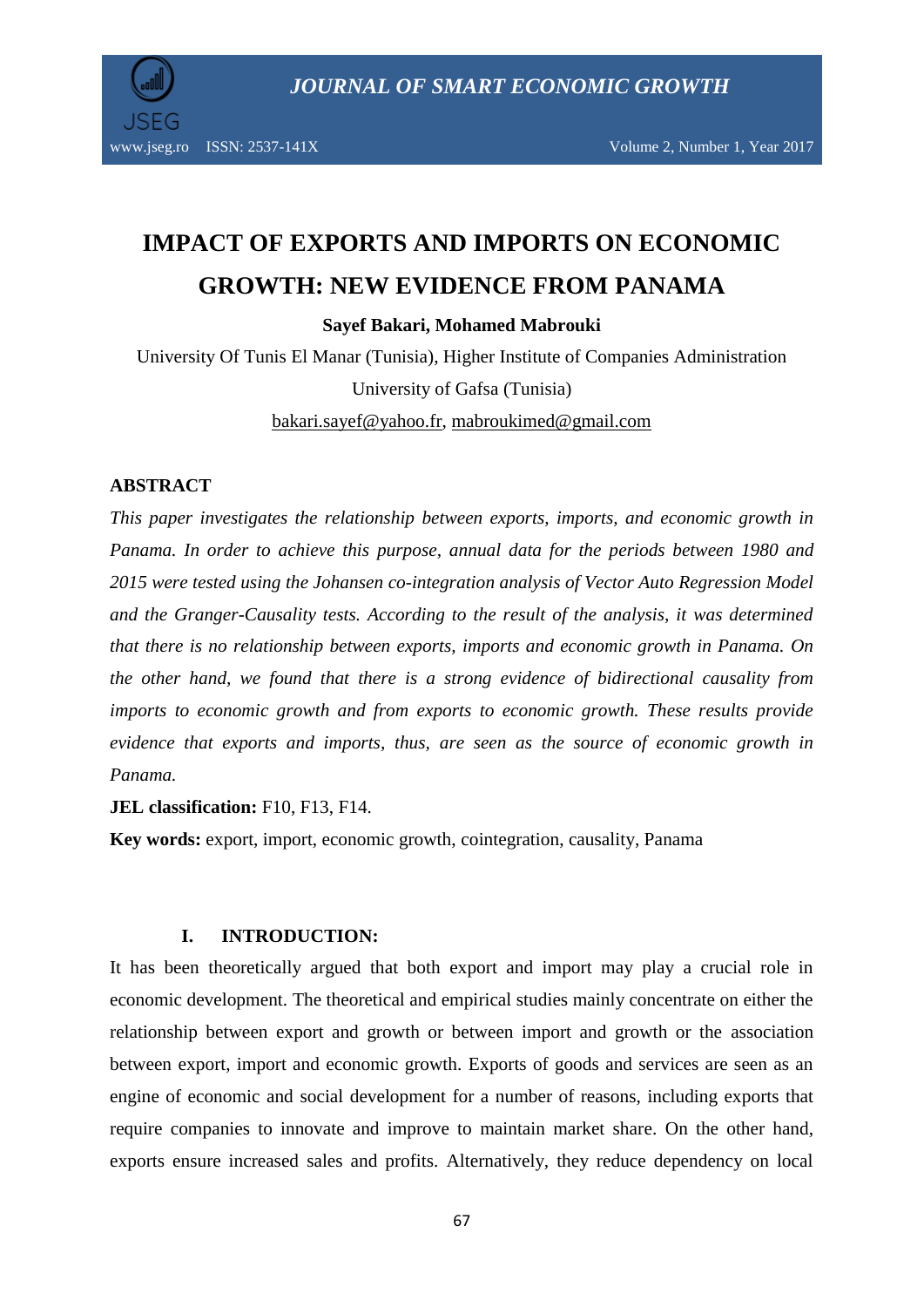

markets since, in the event of expansion in foreign markets, the market base increases, leading to a reduction in local customers only. Otherwise, exports have the ability to minimize the impact of market volatility, by working in global markets, companies become more captive to economic changes, changing customer demands and seasonal fluctuations in the local economy. Finally, and with regard to the advantages of exports, it can be summarized that an increase in exports leads to an increase in the access to the currencies, which increases the national income, the turnover and the surpluses of the state. This leads to an improvement in the standard of living. In spite of these benefits for exports, they sometimes do not lead to these results lucrative and which do not contribute to higher economic growth of the country, and this is due to several reasons, among them: the existence of competition is greater than expected, the products is unpopular or popular in the markets other, instability in the target country as a result of wars or civil conflicts, weak media publicity and definition exported product or other similar reasons. As for import, it is generally reflected the weakness of the state in achieving its needs itself and makes them dependent and at the mercy of foreign countries. Imports unlike exports lead to the exit of the local currency and weaken the trade balance, thus weakening economic growth. However, and in some cases it is considered the import source of economic growth, especially if it includes hardware and electronic equipment to help and contribute to the increase and improvement of the investment, or include products that require a production value of more than imported. Due to these reasons, the export and import remain a controversial topic for their ability to influence the social and economic growth of the countries. Panama is the most important economic nations at the moment, given the distinguished geographical location, so they are considered the fastest growing economy in South America at the moment, with a GDP of 46.21 billion dollars for this year, compared B32.56 billion dollars just last year thus, the per capita GDP is US \$ 19,637.09 per year, and after that it was 18,793 dollars last year, an increase over the previous reporting B5.8%. When calculated by purchasing power per capita, the gross domestic product per capita is 111% of the global average. In addition, Panama is considered the largest economy in the Central American region, before Guatemala, Costa Rica and El Salvador. However, Panama's economy is one of the fastest economy in terms of growth, the largest in terms of per capita income and the least in terms of population density in Central America countries. In spite of this economy integrated in Panama. The impacts of exports and imports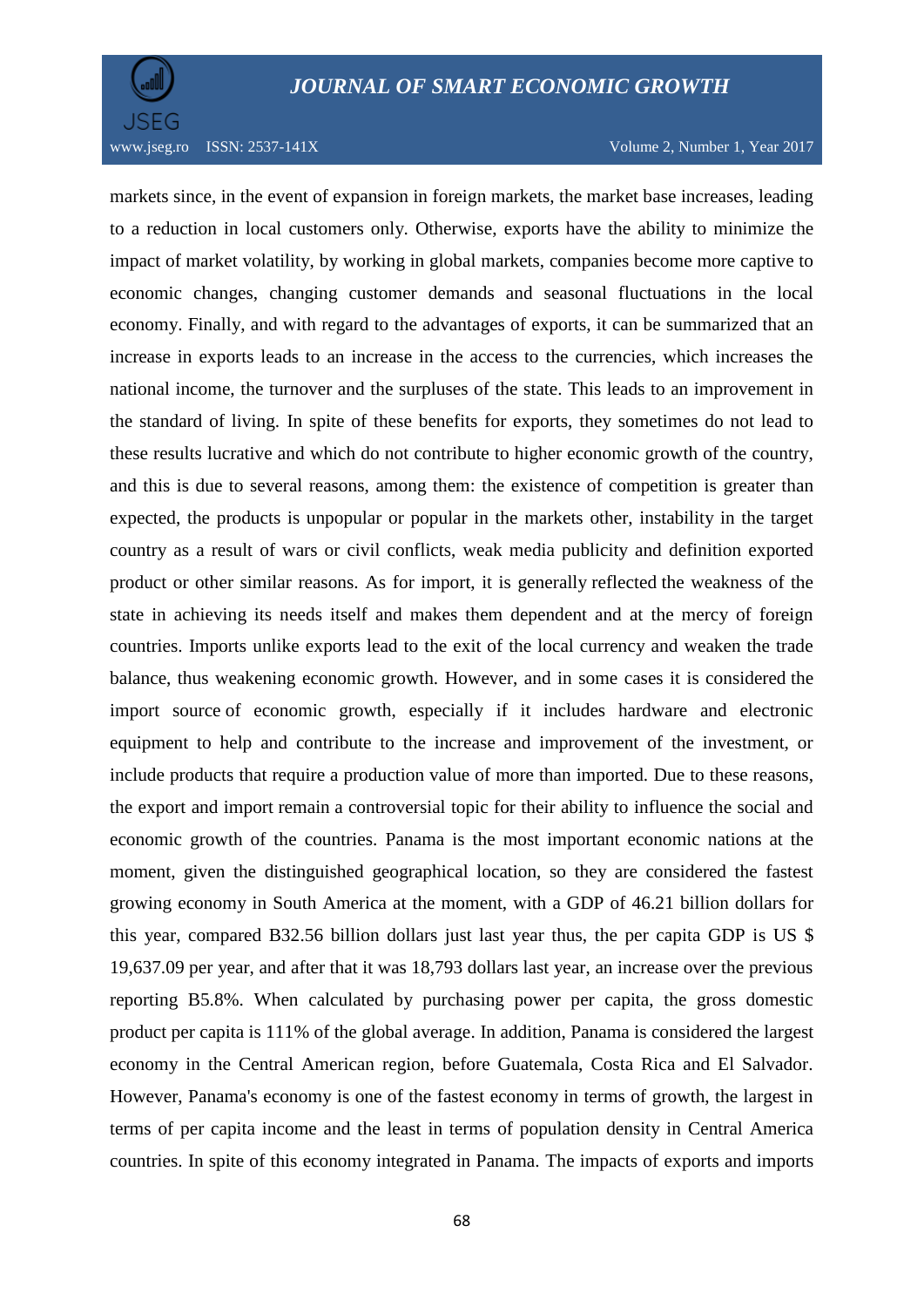

on economic growth have not been studied well in Panama and were not of interest to researchers in this field. In 2014, Panama exported \$4.62B and imported \$28.5B, resulting in a negative trade balance of \$23.9B. In 2014 the GDP of Panama was \$46.2B and its GDP per capita was \$20.9k. In 2014 Panama exported \$4.62B, making it the 114th largest exporter in the world. During the last five years the exports of Panama have decreased at an annualized rate of -14%, from \$9.8B in 2009 to \$4.62B in 2014. The most recent exports are led by Passenger and Cargo Ships which represent 12.1% of the total exports of Panama, followed by Refined Petroleum, which account for 12%. In 2014 Panama imported \$28.5B, making it the 68th largest importer in the world. During the last five years the imports of Panama have increased at an annualized rate of 1.9%, from \$26B in 2009 to \$28.5B in 2014. The most recent imports are led by Crude Petroleum which represent 15.1% of the total imports of Panama, followed by Refined Petroleum, which account for 14%.

The aim of this paper, therefore, is to econometrically investigate the direct linkages between trade and economic growth of Panama, using yearly data for the period 1980-2015. Particularly, this work aims to empirically discover an answer for the query of whether exports lead economic growth or imports lead economic growth or economic growth leads exports and imports. To achieve this objective the paper is structured as follows. In section 2, we present the literature review concerning the nexus between trade and economic growth. Secondly, we discuss the Methodology Model Specification and data used in this study in Section 3. Thirdly, Section 4 presents the empirical results as well as the analysis of the findings. Finally, Section 5 is dedicated to our conclusion.

#### **II. LITERATURE REVIEW**

Different studies and researches were done by academics and policy makers for exports, imports and economic growth. A variety of studies shows different results about the relationship of these three variables. Recently, most of studies have attended to focus on VAR and VEC models and cointegration approach. Our review of literature is limited to studies that focus on the joint impact of both export and import on economic growth.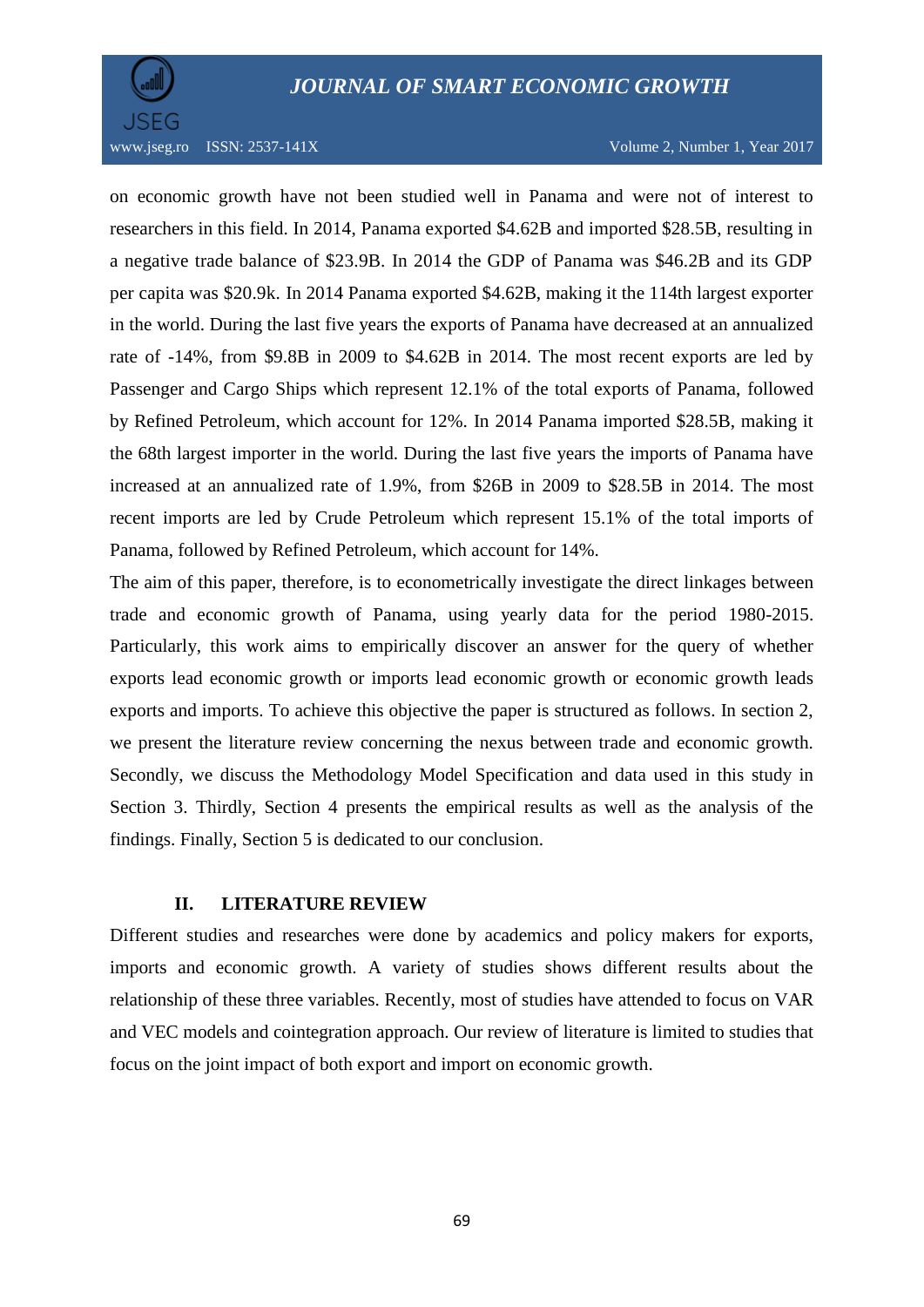

j.

## **Table 1: Studies related to the relationship between exports, imports and economic**

| growth                              |                  |                |                                        |                         |  |
|-------------------------------------|------------------|----------------|----------------------------------------|-------------------------|--|
| <b>Authors</b>                      | <b>Countries</b> | <b>Periods</b> | <b>Econometric techniques</b>          | <b>Keys Findings</b>    |  |
| Khaled R.M. Elbeydi and al (2010)   | Libya            | $1980 - 2007$  | Cointegration analysis                 | $EX \Rightarrow GDP$    |  |
|                                     |                  |                | <b>VECM</b>                            |                         |  |
|                                     |                  |                | <b>Granger Causality tests</b>         |                         |  |
| Dilawar Khan and al (2012)          | Pakistan         | $1972 - 2009$  | Cointegration analysis                 | $GDP \leq >> EX$        |  |
|                                     |                  |                | <b>VECM</b>                            | $GDP \iff IM$           |  |
|                                     |                  |                | Granger causality tests                |                         |  |
| Qazi Muhammad Adnan Hye (2012)      | China            | 1978 - 2009    | Cointegration analysis                 | $GDP \leq >> EX$        |  |
|                                     |                  |                | Granger causality tests                | $GDP \leq > IM$         |  |
| Velnampy.T and Achchuthan. S (2013) | Sri Lanka        | $1970 - 2010$  | Correlation analysis                   | $EX \ll\gg$ IM          |  |
|                                     |                  |                | regression analysis                    | $IM \Rightarrow GDP$    |  |
|                                     |                  |                |                                        | $EX \Rightarrow GDP$    |  |
| Kojo Menyah and all (2014)          | African<br>21    | 1965 - 2008    | Granger causality tests                | $Trade \Rightarrow GDP$ |  |
|                                     | Countries        |                |                                        |                         |  |
| Mounir Belloumi (2014)              | Tunisia          | 1970 - 2008    | Cointegration analysis                 | Trade $\neq$ GDP        |  |
|                                     |                  |                | Granger causality tests                |                         |  |
| Güngör Turan and all (2014)         | Albania          | $1984 - 2012$  | <b>OLS</b>                             | $EX \Rightarrow GDP$    |  |
|                                     |                  |                |                                        | $IM \neq GDP$           |  |
|                                     |                  |                |                                        |                         |  |
| Auro Kumar Sahoo and all (2014)     | India            | $1981 - 2010$  | Cointegration analysis                 | $GDP \Rightarrow EX$    |  |
|                                     |                  |                | <b>VECM</b><br>Granger causality tests |                         |  |
|                                     |                  |                |                                        |                         |  |
| Hussain M and Saaed A (2014)        | Tunisia          | $1977 - 2012$  | Cointegration analysis                 | $IM \Rightarrow GDP$    |  |
|                                     |                  |                | <b>VECM</b>                            |                         |  |
|                                     |                  |                | Granger causality tests                |                         |  |
| Musibau Adetunji Babatunde (2014)   | Nigeria          | $1960 - 2014$  | Cointegration analysis                 | $EX \iff IM$            |  |
|                                     |                  |                | Granger causality tests                |                         |  |
| Ajmi and all (2015)                 | South Africa     | $1911 - 2011$  | Granger causality tests                | $GDP \neq EX$           |  |
|                                     |                  |                |                                        | $GDP \neq IM$           |  |
| Sachin N. Mehta (2015)              | India            | $1976 - 2014$  | Cointegration analysis                 | $GDP \Rightarrow EX$    |  |
|                                     |                  |                | <b>VECM</b>                            | $GDP \neq IM$           |  |
|                                     |                  |                | Granger causality tests                | $EX \Rightarrow IM$     |  |
|                                     |                  |                |                                        |                         |  |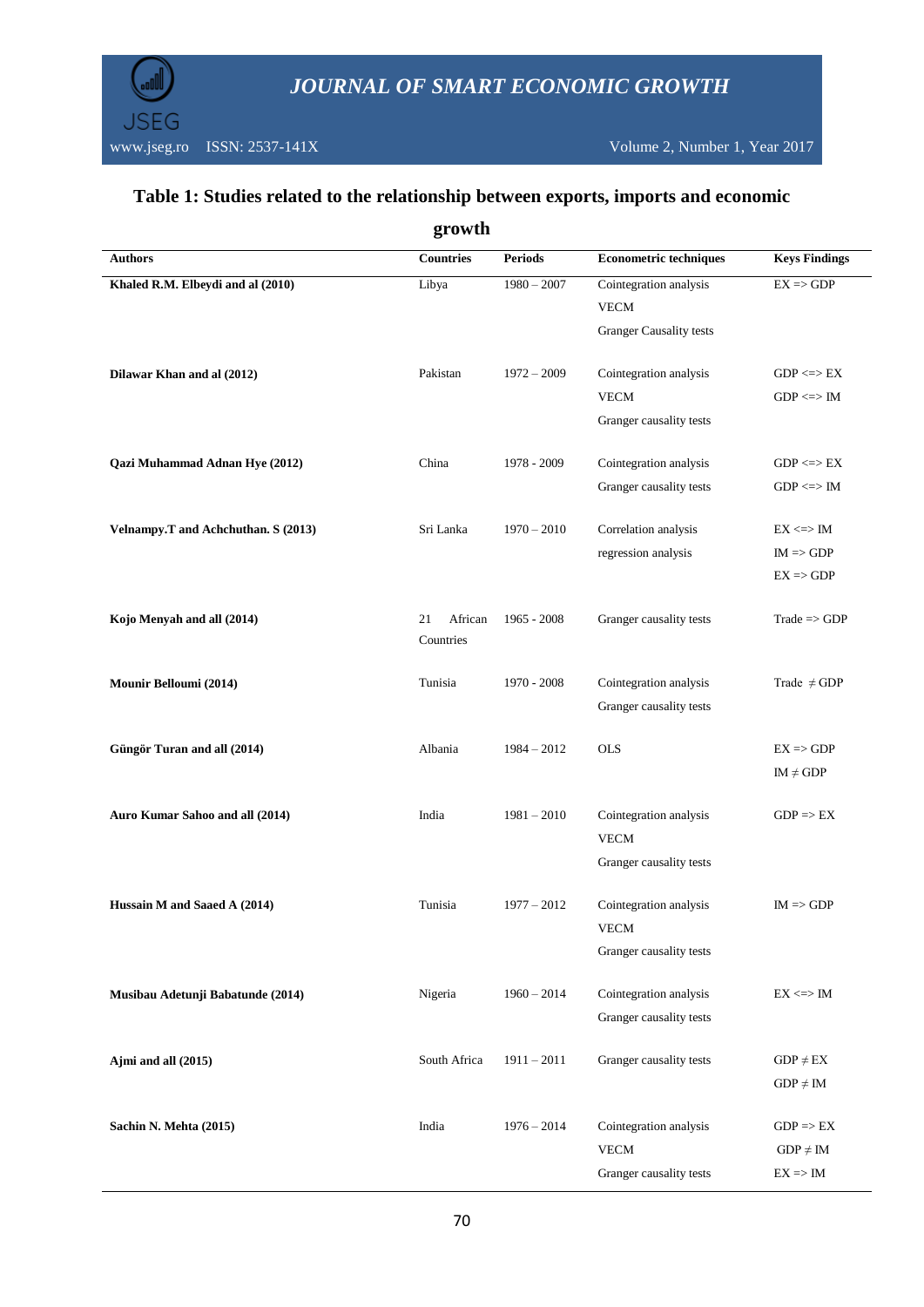www.jseg.ro ISSN: 2537-141X Volume 2, Number 1, Year 2017

| Gaber H. Abugamea (2015)         | Palestine       | 1968 - 2012   | Cointegration analysis<br><b>VECM</b><br>Granger causality tests | $GDP \neq EX$<br>$GDP \neq IM$              |
|----------------------------------|-----------------|---------------|------------------------------------------------------------------|---------------------------------------------|
| Masoud Albiman Md and all (2016) | Malaysia        | $1967 - 2010$ | Cointegration analysis<br><b>VAR</b><br>Granger causality tests  | $EX \Rightarrow GDP$<br>$EX \Rightarrow IM$ |
| Hatem H. A. A and al $(2016)$    | Saudi<br>Arabia | 1980 - 2014   | <b>Cointegration Analysis</b><br><b>VECM</b>                     | $EX \Rightarrow GDP$<br>$IM \neq GDP$       |

#### **III. Data, methodology model specification**

#### **1. The Data:**

The analysis utilized in this survey coat annual time series of 1980 to 2015 in Panama. The data set entails of observation for GDP (current US\$), exports of goods and services (current US\$), and imports of goods and services (current US\$). All data set have brought from World Development Indicators 2016.

#### **2. Methodology**

We will operate the further apt method which is aimed to firstly set up the degree of integration of each variable. If the variables are all integrated in level, we will clench an estimate founded on a linear regression. In contrast, if the variables are all integrated into the first difference, our estimation will be based on an estimate of the VAR model. Concerning the estimation of VAR models types and when the variables are impartial in the first difference we will look and plot the cointegration between the variables, if the cointegration test denotes the non-attendance of cointegration relation then we will involve the Unrestricted Vector Auto-Regression (Unrestricted VAR) and the Granger Causality Tests. If the cointegration test elects the presence of a cointegration relation between the different variables studied, Vector error correction model (VECM) will be employed.

#### **3. Model specification:**

Early empirical formulations well-tested to track down and to assume the causal bond between imports, exports and GDP growth by mixing exports and imports into the aggregate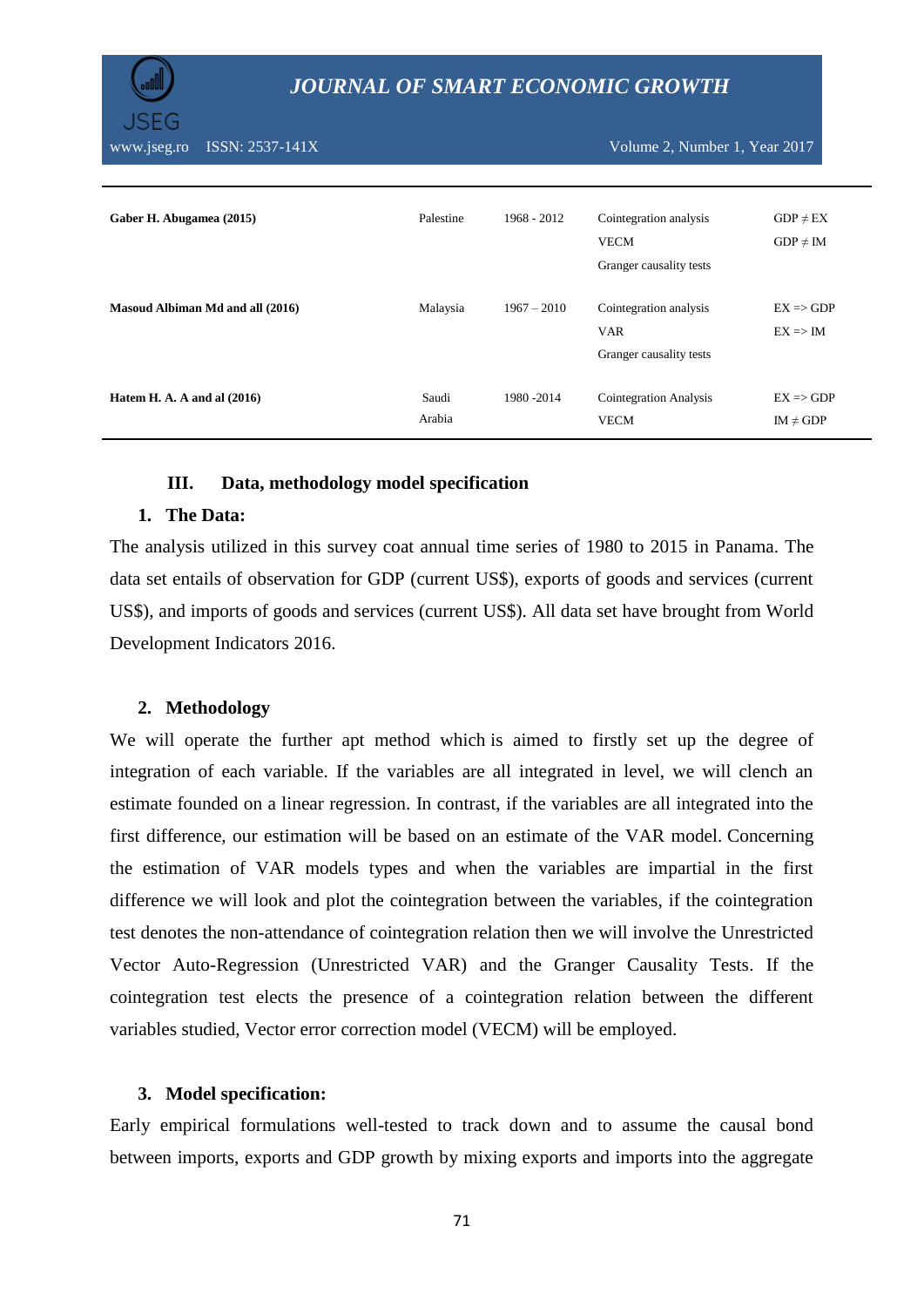

production function, and which is used by Francisco F. Ribeiro Ramos (2001), Titus O. Awokuse (2007), Dilawar Khan (2012), Güngör Turan (2014), Rummana Zaheer (2014) and Afaf Abdull J. Saaed (2015). The augmented production function, including both exports and imports is expressed as:

## $GDP_t = f(exports, imports)$  (1)

The function can also be represented in a log-linear econometric format thus:

$$
\log (GDP)_t = \beta_0 + \beta_1 \log (exports)_t + \beta_2 \log (imports)_t + \varepsilon_t \quad (2)
$$

Where:

- $\beta_0$ : The constant term.
- $\beta_1$ : coefficient of variable (exports)
- $\beta_2$ : coefficient of variables (imports)
- $\cdot$  t: The time trend.
- $\varepsilon$ : The random error term assumed to be normally, identically and independently distributed.

## **IV. Empirical Analysis**

## **1) Tests for unit roots: ADF and PP**

At this step it is necessary to evaluate the stationary of main variables and to determine the order of their integration for each of them. To complete this task, we use stationary tests such as the ADF test and the PP test.

| Variable     | ADF                   |             | PP                    | Order of    |                    |
|--------------|-----------------------|-------------|-----------------------|-------------|--------------------|
|              | <b>Test Statistic</b> | Probability | <b>Test Statistic</b> | Probability | <b>Integration</b> |
| Log(GDP)     | 3.252107              | 0.0254      | 3.289346              | 0.0233      | I(1)               |
| Log(Express) | 4.258073              | 0.0026      | 3.861216              | 0.0057      | I(1)               |
| Log(Imports) | 4.663625              | 0.0007      | 4.686261              | 0.0006      | I(1)               |

**Table 2: Tests for Unit Root: ADF**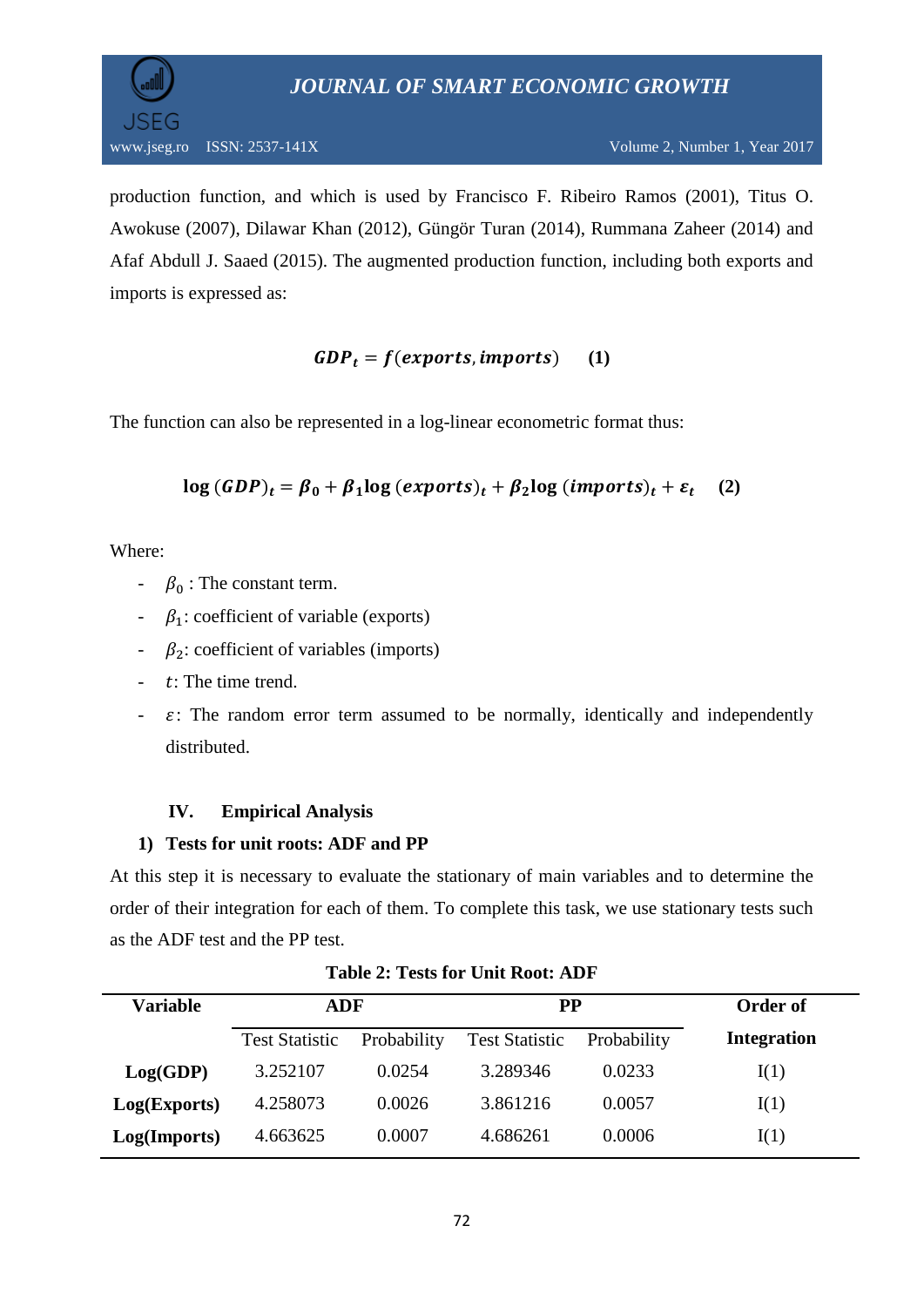

The results of the stationary tests ADF and PP show that all variables are integrated in order (1), namely in first difference and in all levels (1%, 5% and 10%).

## **2) VAR Lag Order Selection Criteria**

As soon as the order of integration of the studied variables is in first differentials, we will determine the cointegration between them. But before this step, one must determine the number of delay existing in this estimate. To accomplish this, we will apply the VAR Lag order selection criteria method.

| Lag              | Log L    | LR        | <b>FPE</b>  | <b>AIC</b>   | <b>SC</b>    | HQ           |
|------------------|----------|-----------|-------------|--------------|--------------|--------------|
| $\boldsymbol{0}$ | 34.33122 | <b>NA</b> | 2.66e-05    | $-2.021369$  | $-1.882596$  | $-1.976133$  |
|                  | 143.7778 | 190.6488  | $4.09e-08$  | $-8.501792$  | $-7.946700*$ | $-8.320846$  |
| 2                | 156.6140 | 19.87536* | $3.26e-08*$ | $-8.749287$  | -7.777877    | $-8.432632*$ |
|                  | 161.1148 | 6.097979  | 4.57e-08    | $-8.459022$  | $-7.071293$  | $-8.006657$  |
| $\boldsymbol{4}$ | 173.1464 | 13.97214  | $4.13e-08$  | $-8.654607$  | $-6.850559$  | $-8.066532$  |
| 5                | 184.8434 | 11.31966  | $4.09e-08$  | $-8.828606*$ | $-6.608239$  | $-8.104822$  |

## **Table 3: Lag order Selection Criteria**

The results of the VAR lag order selection criteria show that the number of delay chosen is equal to 1. Therefore, and at this moment, we are ready to process the existing cointegration number.

## **3) Cointegration Analysis: Johanson Test**

To determine the number of cointegration existing in our situation, we use the most effective and suitable test, which is the Johanson test.

| Table 7. Connect attent Test                                                                         |          |          |          |        |  |  |
|------------------------------------------------------------------------------------------------------|----------|----------|----------|--------|--|--|
| <b>Unrestricted Cointegration Rank Test (Trace)</b>                                                  |          |          |          |        |  |  |
| Hypothesized No. of $CE(s)$<br><b>Probability</b><br>Eigen value Trace Statistic 0.05 Critical Value |          |          |          |        |  |  |
|                                                                                                      |          |          |          |        |  |  |
| <b>None</b>                                                                                          | 0.347832 | 20.01591 | 29.79707 | 0.4218 |  |  |
| At most 1                                                                                            | 0.110957 | 5.482529 | 15.49471 | 0.7556 |  |  |
| At most 2                                                                                            | 0.042702 | 1.483788 | 3.841466 | 0.2232 |  |  |
| Trace test indicates no cointegration at the 0.05 level                                              |          |          |          |        |  |  |
|                                                                                                      |          |          |          |        |  |  |

## **Table 4: Cointegration Test**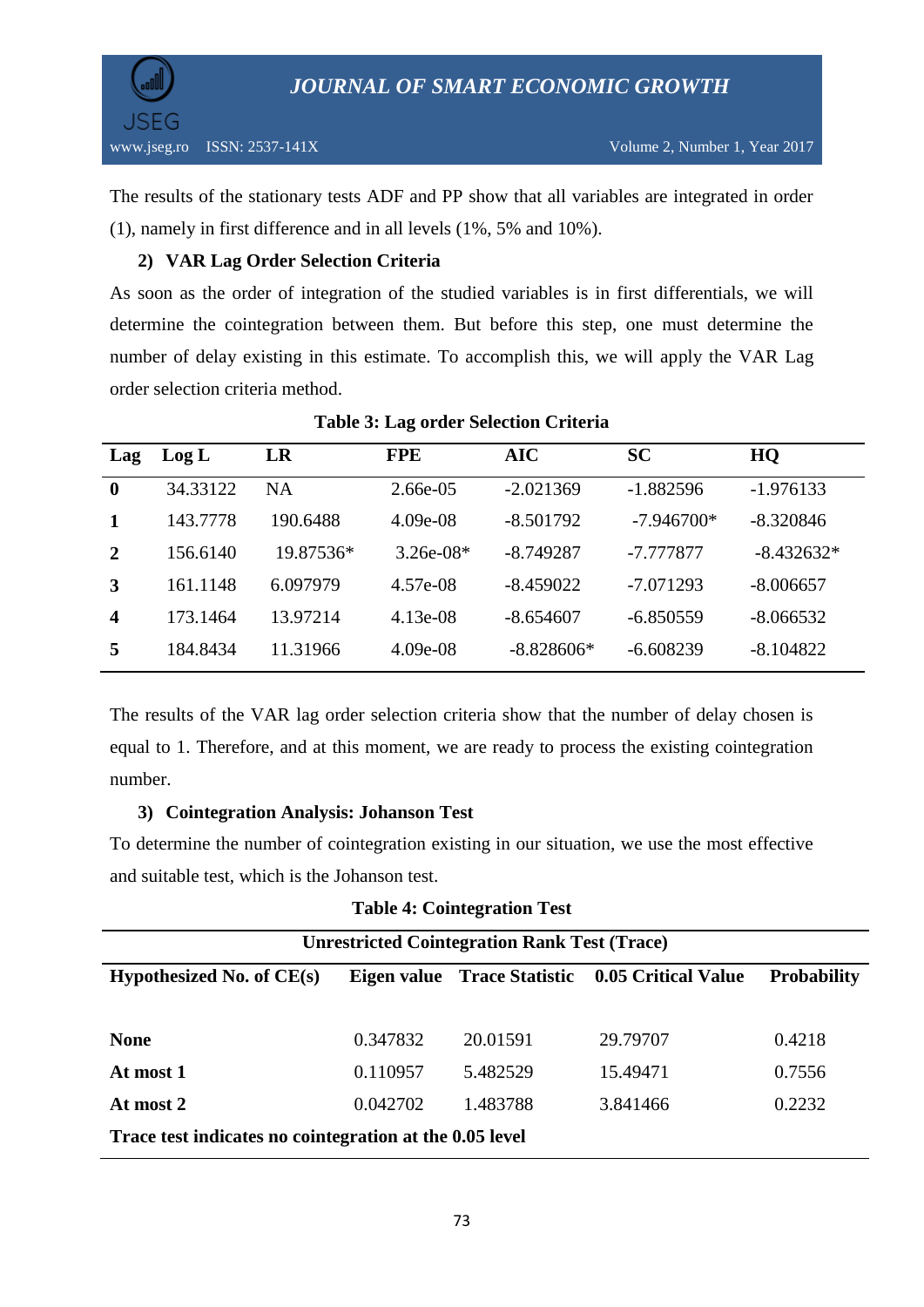



The Johanson test indicates the absence of a cointegration relation between the variables studied. Therefore, we will use an estimate based on the VAR model and the Granger causality test.

## **4) VAR estimation**

The purpose of the model estimation is to identify and see if there are effects between the independent variables that are negative or positive on the dependent variable.

|                    | LOG(GDP)     | LOG(EXPORTS) | LOG(IMPORTS) |
|--------------------|--------------|--------------|--------------|
| $LOG(GDP(-1))$     | 0.822552     | 0.027491     | $-0.050130$  |
|                    | (0.06461)    | (0.13707)    | (0.16959)    |
|                    | [12.7314]    | [0.20057]    | $[-0.29558]$ |
| LOG(EXPORTS(-1))   | 0.246135     | 0.918077     | 0.616301     |
|                    | (0.19860)    | (0.42133)    | (0.52132)    |
|                    | [1.23934]    | [2.17898]    | [1.18218]    |
| $LOG(IMPORTS(-1))$ | $-0.025648$  | 0.068368     | 0.468541     |
|                    | (0.16110)    | (0.34178)    | (0.42289)    |
|                    | $[-0.15920]$ | [0.20004]    | [1.10795]    |
| $\mathbf C$        | $-0.833924$  | $-0.274966$  | $-0.654151$  |
|                    | (0.30382)    | (0.64455)    | (0.79751)    |
|                    | $[-2.74484]$ | $[-0.42660]$ | $[-0.82024]$ |
|                    |              |              |              |

## **Table 5: Vector Auto-regression Estimates**

**Standard errors in ( ) & t-statistics in [ ]**

## $LOG(GDP) = C(1) * LOG(GDP(-1)) + C(2) * LOG(EXPORTS(-1)) + C(3)$ \* LOG (IMPORTS  $(-1)$ ) + C(4)

|      | Coefficient | Std. Error | t-Statistic | Prob.  |
|------|-------------|------------|-------------|--------|
| C(1) | 0.822552    | 0.064608   | 12.73143    | 0.0000 |
| C(2) | 0.246135    | 0.198601   | 1.239344    | 0.2245 |
| C(3) | $-0.025648$ | 0.161103   | $-0.159200$ | 0.8745 |
| C(4) | $-0.833924$ | 0.303816   | $-2.744837$ | 0.0100 |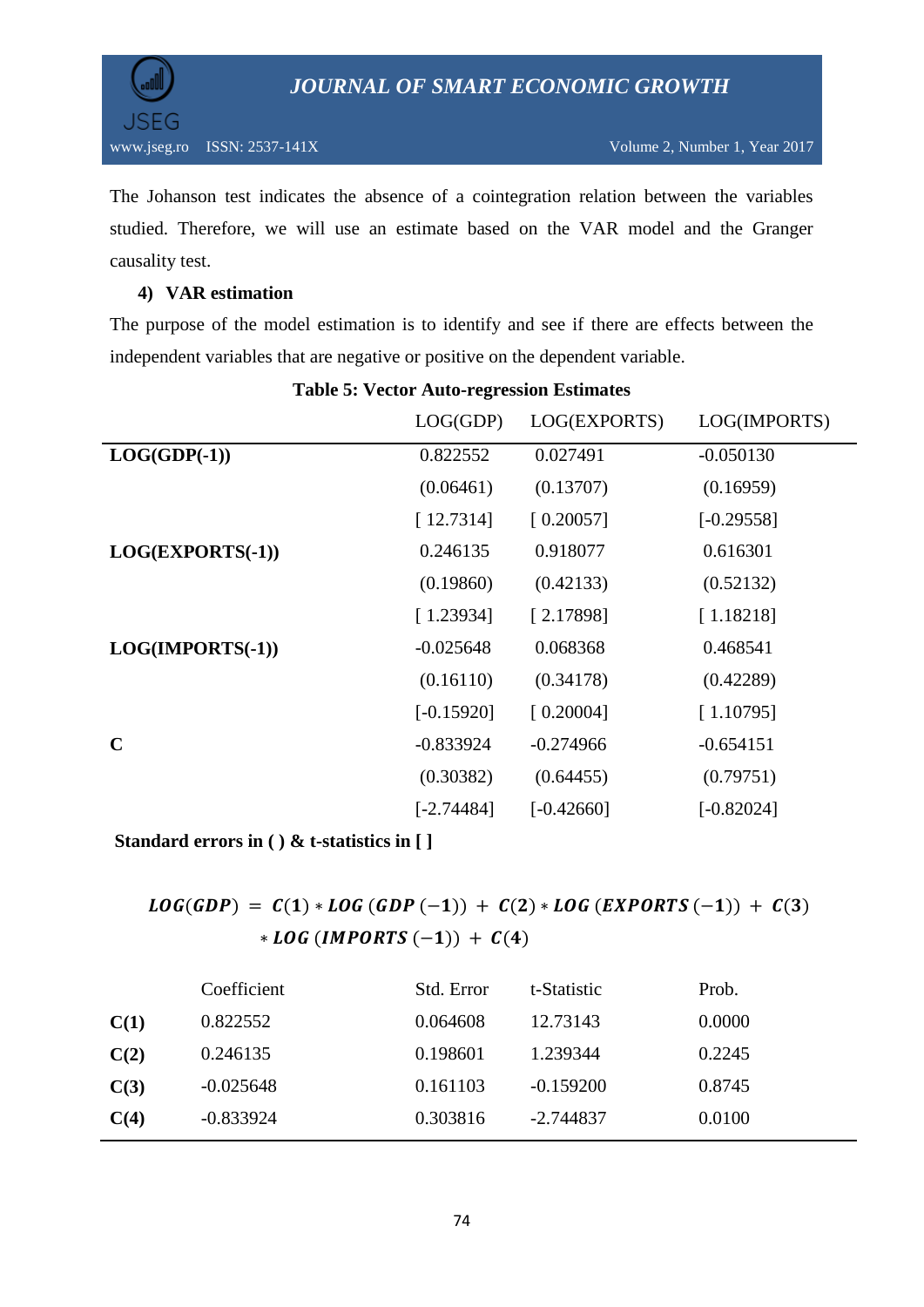

The results of the VAR model estimate show that the variable that designates exports has a positive effect on GDP, but it does not have a significant probability. On the other hand, the variable that designates imports has a negative effect on GDP, but it also has a probability that it is not significant.

## **5) Granger Causality Test**

The objective of applying the Granger Causality Test is to verify whether there is a causal relationship between the different variables existing in our empirical investigation.

| <b>Null Hypothesis:</b>                          | <b>Probability</b> |
|--------------------------------------------------|--------------------|
| LOG(EXPORTS) does not Granger Cause LOG(GDP)     | 0.0016             |
| LOG(GDP) does not Granger Cause LOG(EXPORTS)     | 0.8848             |
| LOG(IMPORTS) does not Granger Cause LOG(GDP)     | 0.0036             |
| LOG(GDP) does not Granger Cause LOG(IMPORTS)     | 0.6075             |
| LOG(IMPORTS) does not Granger Cause LOG(EXPORTS) | 0.8854             |
| LOG(EXPORTS) does not Granger Cause LOG(IMPORTS) | 0.2110             |

#### **Table 6: Granger Causality Tests**

The causality test indicates that exports and imports influence the GDP. On the other hand, the GDP does not influence exports or imports. Otherwise, there is no causal relationship between exports and imports.

## **6) Residual Diagnostics Tests**

To verify that our empirical work is acceptable and that our estimate is well treated. We use a set of tests called residual diagnostic tests.

#### **Table 7: Residual Diagnostics Tests**

| <b>Residual Diagnostics Tests</b>                     |          |
|-------------------------------------------------------|----------|
| <b>R-squared</b>                                      | 0.995916 |
| <b>Adjusted R-squared</b>                             | 0.995521 |
| <b>F</b> -statistic                                   | 2519.753 |
| <b>Probability (F-statistic)</b>                      | 0.000000 |
| <b>Breusch-Godfrey Serial Correlation LM Test:</b>    | 0.1308   |
| <b>Heteroskedasticity Test: Breusch-Pagan-Godfrey</b> | 0.8398   |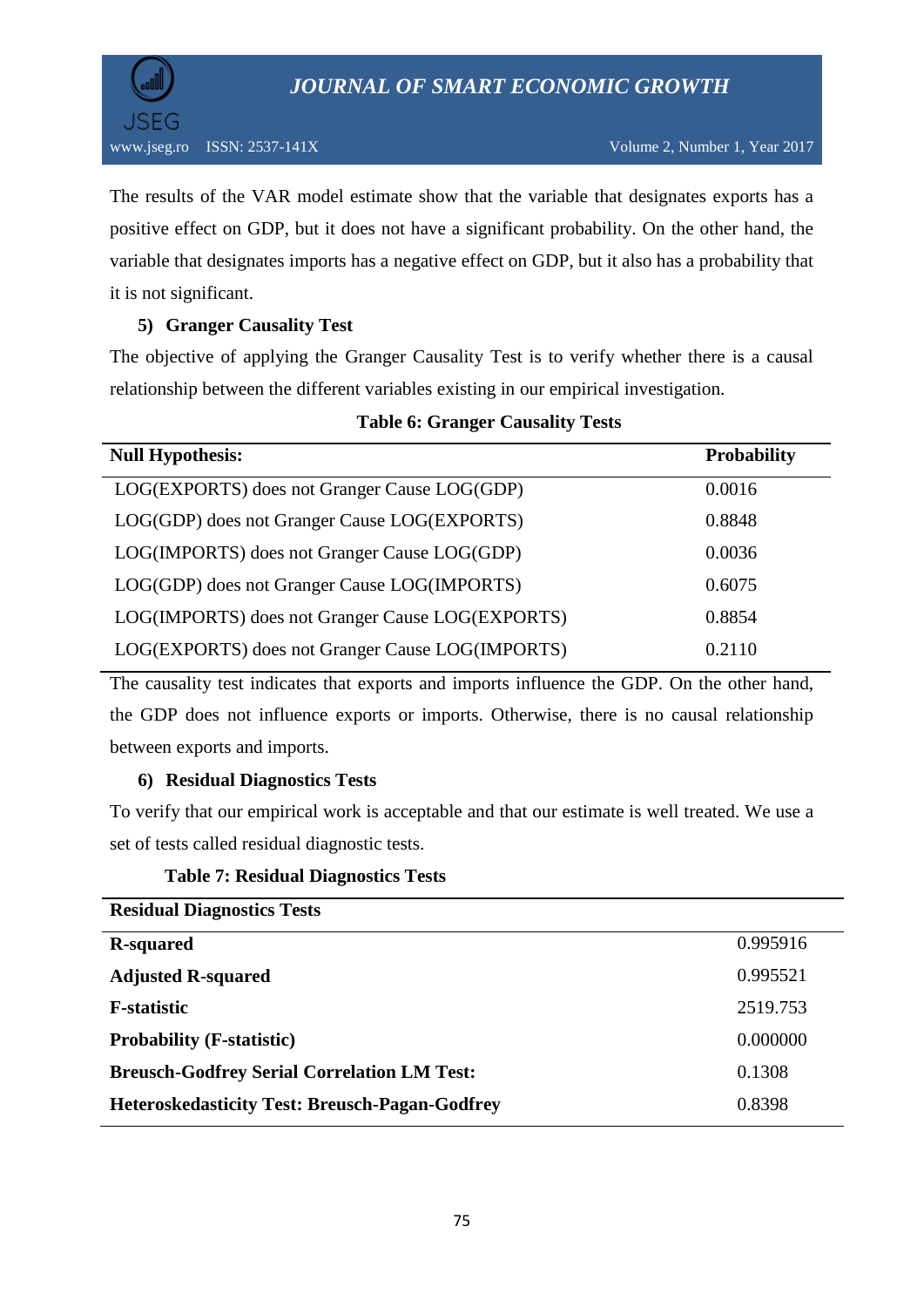

All residual diagnostic tests are satisfactory and assert that our model is acceptable and well treated (R² is greater than 60%, Fisher statistical probability is less than 5%, Breusch-Godfrey Serial Correlation LM Test and Heteroskedasticity Test are superior to 5%.).

## **V. Discussion and Conclusions**

The aim of this study was to determine the relationship between exports, imports and economic growth of Panama in the period 1990-2015. The cointegration test, VAR model and Granger causality tests are used here to look into the relationship between these three variables. The unit root properties of the data were examined using the Augmented Dickey Fuller test (ADF) and Phillips Perron test (PP) after that the cointegration and causality tests were conducted. The cointegration test results show the absence of cointegration relation, which suggests using the VAR model. The estimation of the VAR model shows that exports and imports have no effect on Panamanian economic growth. Finally, and from the causality test, we find that exports and imports do not cause economic growth. These results indicate that exports and imports are presented and seen as a source of economic growth in Panama. Therefore, our findings have led to the discovery that exports and imports cause economic growth; these results are expressed using the several advantages that characterize the social and economic situation of Panama and its economic policy strategy. Among these results, we can mention in the first place, Panama has an important geostrategic dimension. The presence of the canal and its position at the Eastern extremity of the Isthmus linking North America and South America are of particular advantage to Panama. It simplifies the exchange of goods, allowing people to move from one place to another, and to create openness in the world market, since Panama is a politically and economically stable country. A second advantage is that the exports of Panama are more diversified. It exports yellow metals, bananas, shrimps, pineapples, watermelons, melons, coffee, fish, fish meal, sugar, rum and beef. This diversification of exports helps it to combat the shocks of price volatility on the world market. For imports, they are represented in the form of electrical and electronic equipment, crude oil, food products, chemicals, vehicles and pharmaceuticals. These imports are more beneficial to Panamanian economic growth since they help it to produce the exportable products such as electrical and electronic goods on the one hand and on the other hand, they help it to make deliveries of products Exported as vehicle imports and crude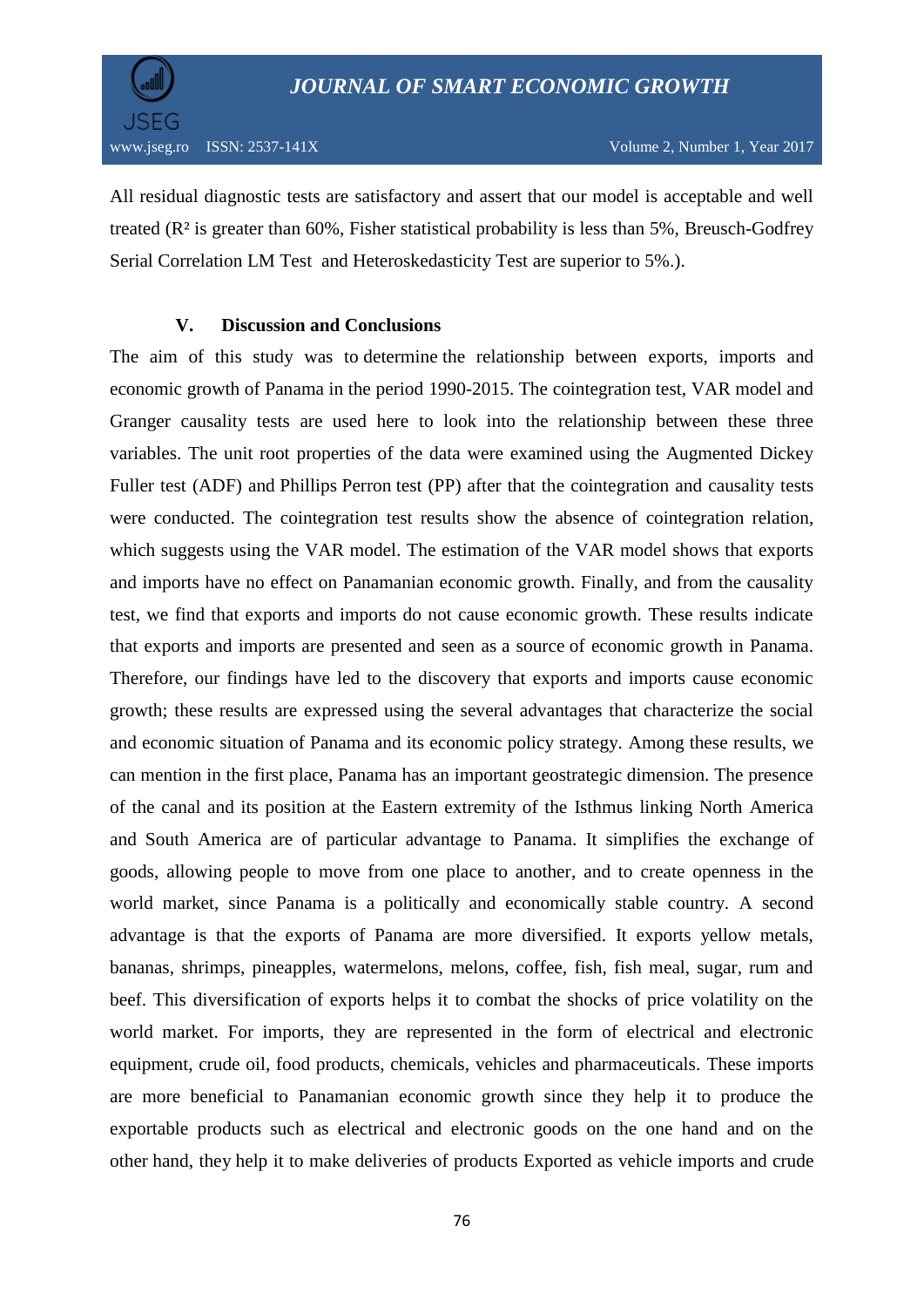



petroleum. Finally, the extension of the exemption from the export subsidy ban was the most advantageous opportunity that made Panama's trade very strong, refined, developed and exploited. Since under Article 27.4 of the SCM Agreement a 13-year period (1 January 2003 to 31 December 2015) is foreseen under which most developing countries are required to abolish their subsidies Including preferential tax, customs duties on imported inputs, and any subsidies granted to public services and the transport sector. Through this article, Panama benefits from an extension of prohibitions on subsidies. All these advantages show us the importance of trade on economic growth in Panama and assert the robustness of the economic and political strategies applied in this country.

**CONFLICTS OF INTEREST AND PLAGIARISM:** The authors declare no conflict of interest and plagiarism.

#### **REFERENCES**

- 1. Afaf Abdull J. Saaed and Majeed Ali Hussain. (2015). Impact of exports and imports on economic growth: Evidence from Tunisia. *Journal of Emerging Trends in Economics and Management Sciences.* 6(1):13-21, (ISSN: 2141-7016).
- 2. Ajmi, A. N., Aye, G. C., Balcilar, M., & Gupta, R. (2015), "Causality between exports and economic growth in South Africa: Evidence from linear and nonlinear tests", *The Journal of Developing Areas*, 49(2), 163-181.
- 3. Auro Kumar Sahoo, Dukhabandhu Sahoo and Naresh Chandra Sahu (2014): Mining export, industrial production and economic growth: A cointegration and causality analysis for India*. Resources Policy*. 42, (2014), 27–34.
- 4. Dickey, D. A. & W. A. Fuller (1979), "Distribution of Estimators of Autoregressive Time Series with a Unit Root," *Journal of the American Statistical Association, 74, 427-31*.
- 5. Dickey, D. A. & W. A. Fuller (1981) "Likelihood ratio Statistics for autoregressive time series with a unit root," *Econometrica, 49(4):1057-72.*
- 6. Dilawar Khan and al. (2012). Exports, imports and economic growth nexus: Time series evidence from Pakistan. *World Applied Sciences Journal.*18 (4): 538-542, 2012.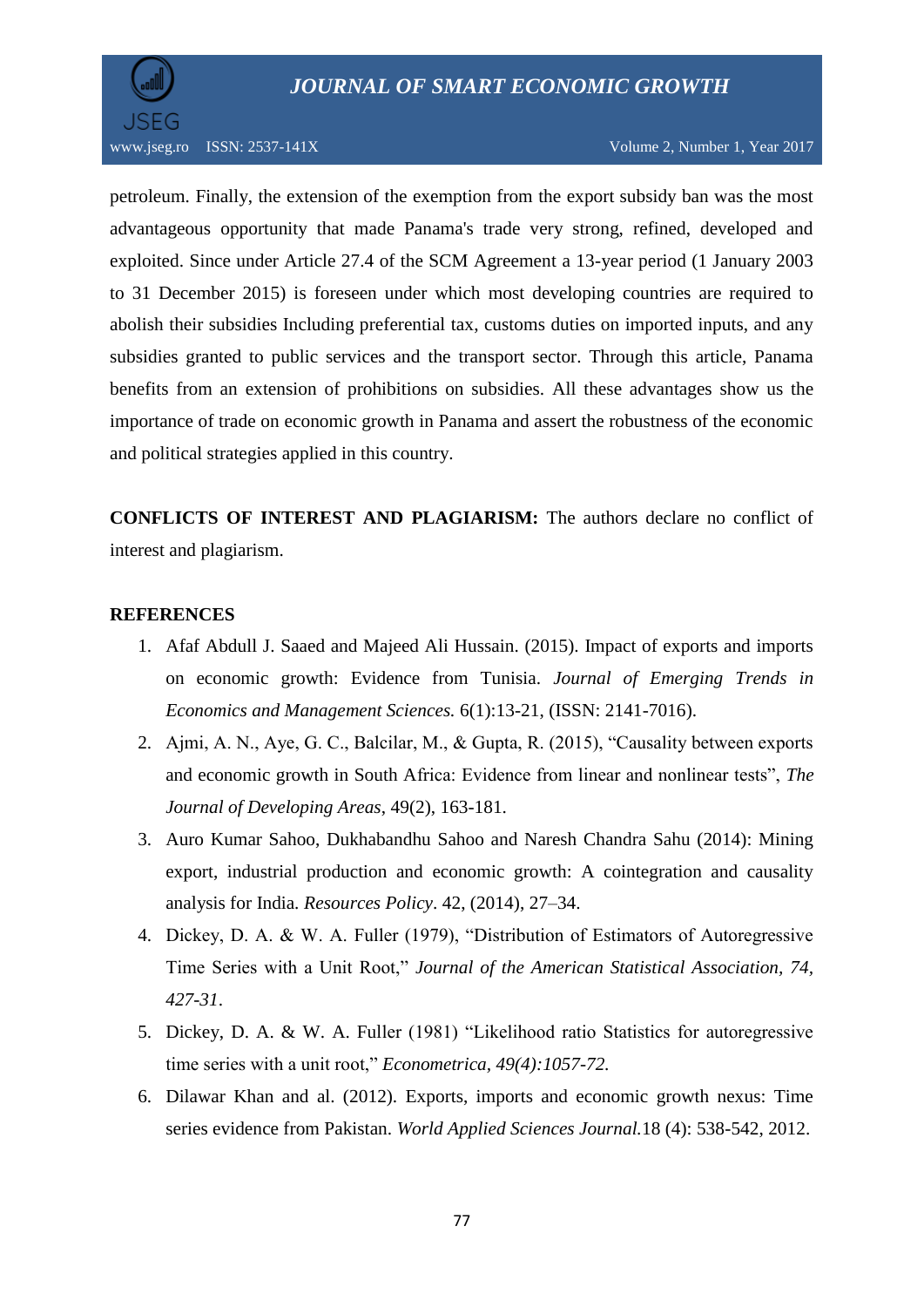

- 7. Engle, R. F. & Granger C. W. (1987*),* "Cointegration and Error Correction: Representation, Estimation and Testing," *Econometrica, 55, 251-276*.
- 8. Ramos, F. F. R. (2002). Exports, imports, and economic growth in Portugal: evidence from causality and cointegration analysis. *Economic Modeling.*18. (2001). 613-623.
- 9. Gaber H. Abugamea (2015). External trade and economic growth relationship under Trouble: Time series evidence from Palestine, Swift Journal of Economics and International Finance, 1(2), 10-16.
- 10. Güngör Turan and Bernard Karamanaj. (2014). An empirical study on import, export and economic growth in Albania*. Academic Journal of Interdisciplinary Studies*. Vol. 3, No, 3, June, 2014.
- 11. Harrison, A., (1996). Openness and growth: a time-series, cross-country analysis for developing countries. *Journal of Development Economics* 48 (2), 419–447.
- 12. Hatem Hatef Abdulkadhim Altaee, Mohamed Khaled Al-Jafari and Masoud Ali Khalid. (2016). Determinants of Economic Growth in the Kingdom of Saudi Arabia: An Application of Autoregressive Distributed Lag Model. *Applied Economics and Finance*. Vol. 3, No. 1; February 2016.
- 13. Johansen, S. (1988), "Statistical Analysis of Cointegration Vectors," *Journal of Economic Dynamics and Control,* 12, 231-54.
- 14. Khaled R.M. Elbeydi and al. (2010). The Relationship between Export and Economic Growth in Libya Arab Jamahiriya. *Theoretical and Applied Economics.*
- 15. Kojo Menyah, Saban Nazlioglu and YemaneWolde-Rufael (2014). Financial development, trade openness and economic growth in African countries: New insights from a panel causality approach. Economic Modelling. 37. (2014). 386–394.
- 16. Masoud Albiman Md and Suleiman NN. (2016). The Relationship among Export, Import, Capital Formation and Economic Growth in Malaysia. *Journal of Global Economics*. Volume, 4, Issue 2, 1000186.
- 17. Mounir Belloumi (2014).The relationship between trade, FDI and economic growth in Tunisia: An application of the autoregressive distributed lag model, Economic Systems (2014), [http://dx.doi.org/10.1016/j.ecosys.2013.09.002.](http://dx.doi.org/10.1016/j.ecosys.2013.09.002)
- 18. Musibau Adetunji Babatunde (2014). Are Exports and Imports Cointegrated? Evidence from Nigeria. *Journal of International and Global Economic Studies.*